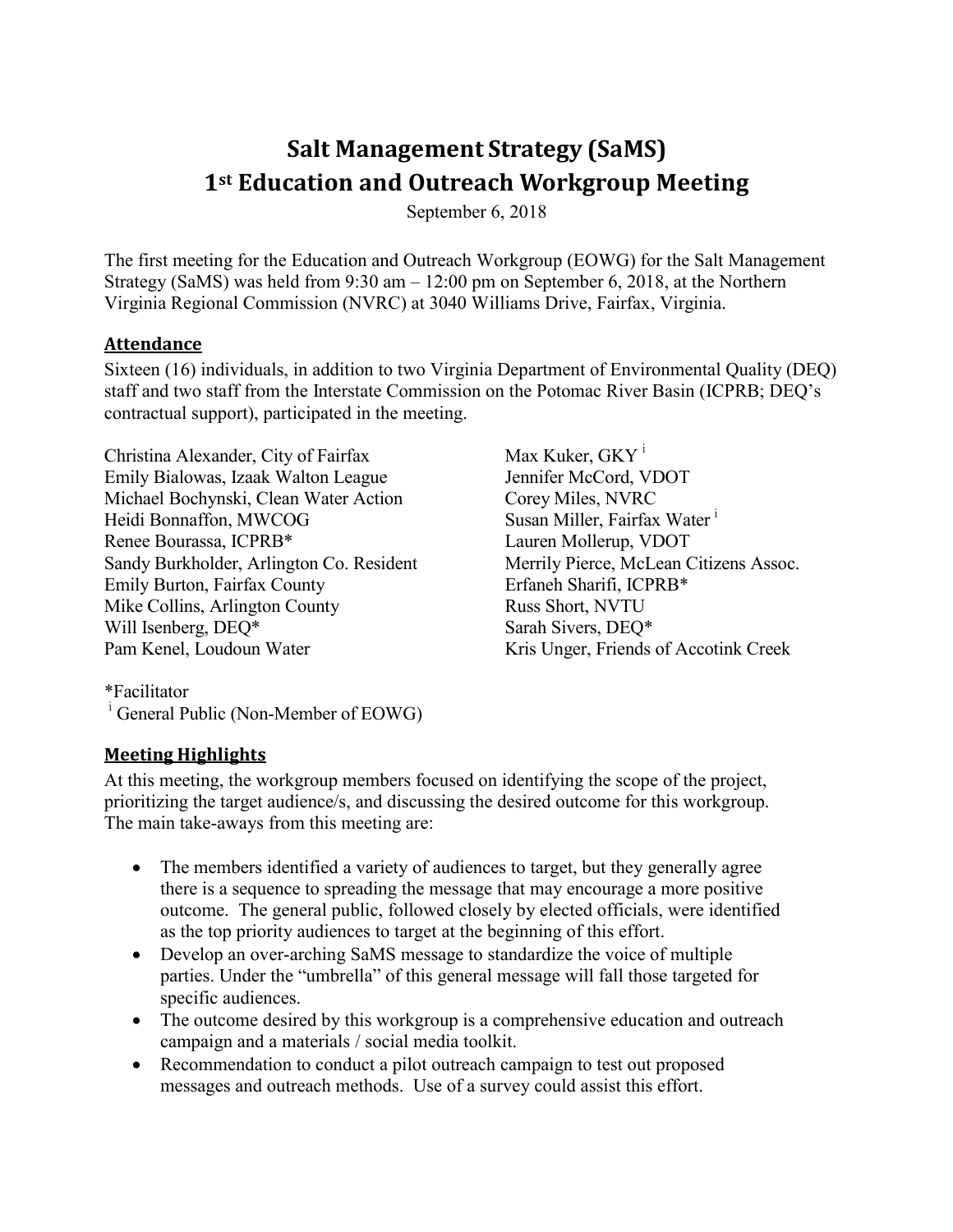#### *Notes for Other Workgroups / Potential Areas of Overlap:*

- A training program around BMP's for winter service providers could be an audience specific product of the EOWG. Information developed by the Traditional BMPs WG can support development of such a training program.
- Identifying behavior alternatives, such as telework, etc. may overlap with the efforts of the Non-Traditional BMPs WG.

## **Follow-up Action Items:**

- 1. Review and research what other states/organizations have implemented, whether they were successful and the methods they used to measure effectiveness (Volunteer: Russ Short, NVATU; and Emily Bialowas, Izaak Walton League)
- 2. Draft a pilot campaign to test messaging. (Volunteers: Merrily Pierce, McLean Citizens Association; and Michael Bochynski, CWA)
- 3. Draft a preliminary survey by January to gauge the baseline public awareness of deicing impacts and actions the public can take to mitigate those impacts. This could be sent out in late winter/early spring. (Volunteer: Corey Miles, NVRC; Mike Collins, Arlington County; and Emily Burton, Fairfax County)
- 4. Brainstorm overarching message for the SaMS, which will serve as an umbrella for more targeted messages. (Volunteers: Michael Bochynski, CWA; and Kris Unger, Friends of Accotink Creek)
- 5. Explore funding opportunities. (Volunteer: Pam Kenel, Loudoun Water)

## **Meeting Summary**

## **Introductions**

The meeting opened with brief introductory remarks from DEQ, which including presenting their vision of the roles and expectations of EOWG Workgroup members and the meeting goals, with general agreement from the group. Participants then briefly introduced themselves, providing their name and the organization they represent. Attendants discussed their expectations of the EOWG. Some common themes included using available resources from the EOWG members, having positive messaging that garners public support, and developing audience-specific ideas.

## **Purpose and Scope**

DEQ next provided a brief overview of the purpose and scope of the EOWG as envisioned by DEQ, which the group concurred with a few additional recommendations. Suggestions from the group included adding measures of effectiveness and adding concrete action-items to the plan.

## **Content Development**

DEQ next asked for input on the content concerning audiences to target, topics that were of priority, and the outcome in terms of a final product. The group discussed that the content should identify the impacts that result due to winter salt practices, particularly those impacts that have the widest implications and possibly, garner greater interest for a wider audience, such as impacts to drinking water. It was also mentioned that the economic impacts from these practices may bring the message home to certain audiences. Lastly, it was widely agreed that public safety is a high priority, but overall felt that there is room for improvement in winter salt use due to the group's perception that expectations for clear roads soon after a storm have increased over the years. One member commented that the education and outreach effort might be viewed as occurring along two tracks, one to affect a behavioral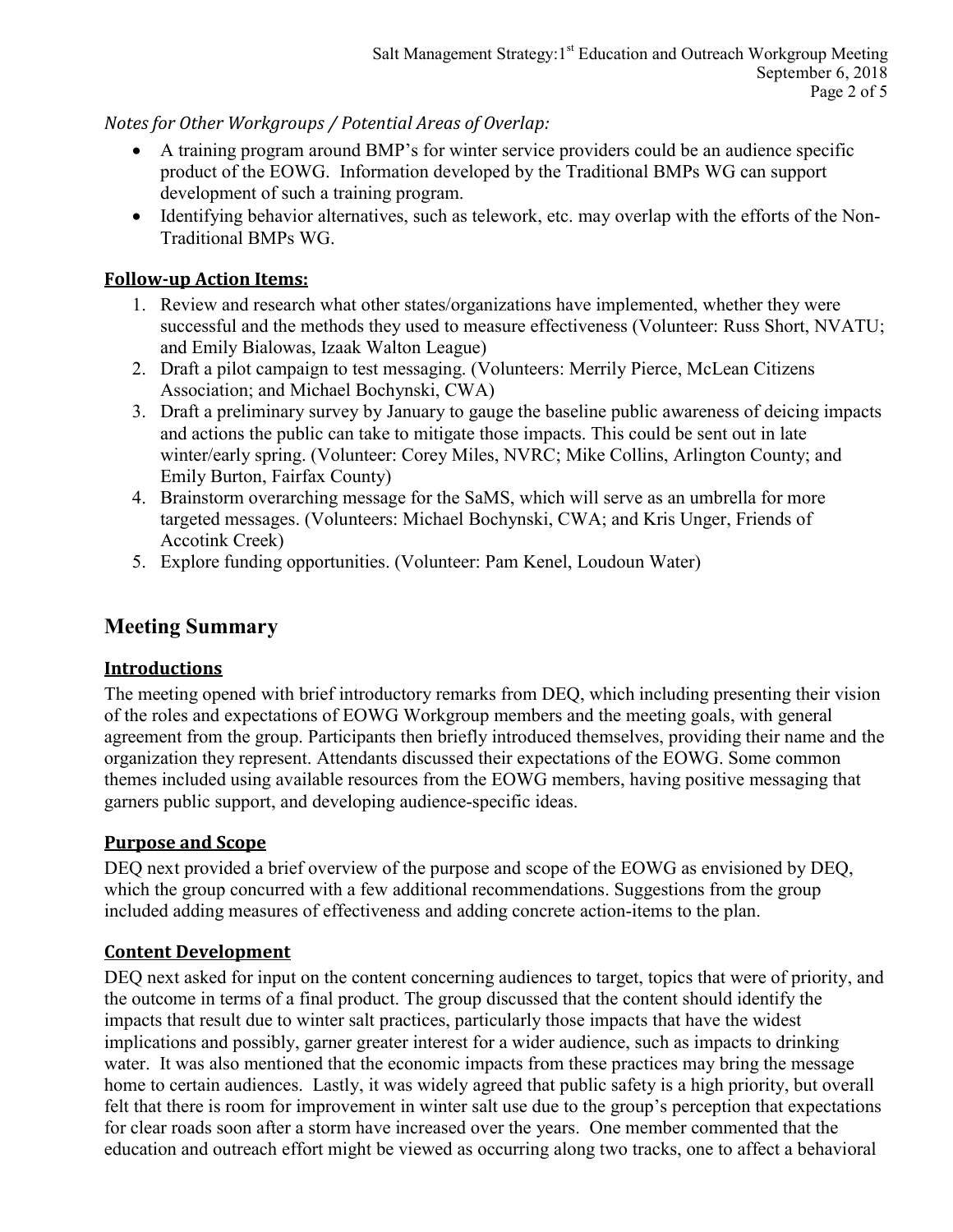shift by the public and the other to provide technical training to the winter storm maintenance professionals.

The overall message of the SaMS was discussed and the group agreed it should be general and overarching to encourage a consistent and cohesive message. From this general message, messages can stem to targeted audiences. The group recommended the final product to carry this message take two forms, one being a comprehensive media campaign and the other a materials / social media toolkit that includes ready-made materials, such as flyers, organizations can obtain to communicate with the public.

Developing and implementing a pilot project to test the effectiveness of the content was agreed to be an important element to pursue prior to completion of the SaMS document. A pilot project could be started with a homeowners association (HOA). After the pilot project is completed, the effectiveness can be evaluated, and the messaging can be adjusted as appropriate and incorporated into the final SaMS document. It was also suggested that the use of a survey during this timeframe might also help test out possible messages and approaches, establish a baseline in awareness, and allow refinement for the final SaMS document.

#### *Other Comments on Messaging/Products:*

- The messages should be of a positive nature.
- There should be a connection to drinking water because it reaches the broadest audience.
- Messages should be tailored to different audiences that fit under the "umbrella" of the overarching message.
- The content should emphasize public safety.
- The final product should include the impacts of deicers.
- Suggestions for behavioral changes (e.g. telework) should be included.
- Actionable items should be included to empower people to make changes (e.g. Contact your elected official, contact your HOA).
- Timing is important when distributing messages. It can be different depending on the intended audience.
- It is important to manage the expectations of the public and highlight the need for balancing expectations.
- The final product should include some bilingual components.
- The messaging should be incorporated into school curriculum.
- A fun character (e.g. Sam the Salt Crystal) could be used to appeal to a wide audience.
- Messaging should first consider raising awareness, and later when recommendations are available, it can promote positive behavior changes.
- Training options should be prepared with audiences in mind.
- Training and or outreach materials can include questions like "what does a clear street look like?"
- Training and outreach methods should consider the barriers to behavior change.

#### *Audiences:*

In addition to the audiences listed in the EOWG [flier](https://www.deq.virginia.gov/Portals/0/DEQ/Water/TMDL/SaMS/MeetingMaterials/EandOwg/Meeting1/SaMS_IP_Ed-Outreach-Flier_20180818.pdf?ver=2018-08-31-125940-973) developed by ICPRB, other target audiences may include Chambers of Commerce, Business Improvement Districts, county staff, federal facilities, universities and commuters.

The workgroup discussed how best to reach these audiences and if there should be a sequence to the effort. It was suggested that a message developed for the general public would likely be suitable for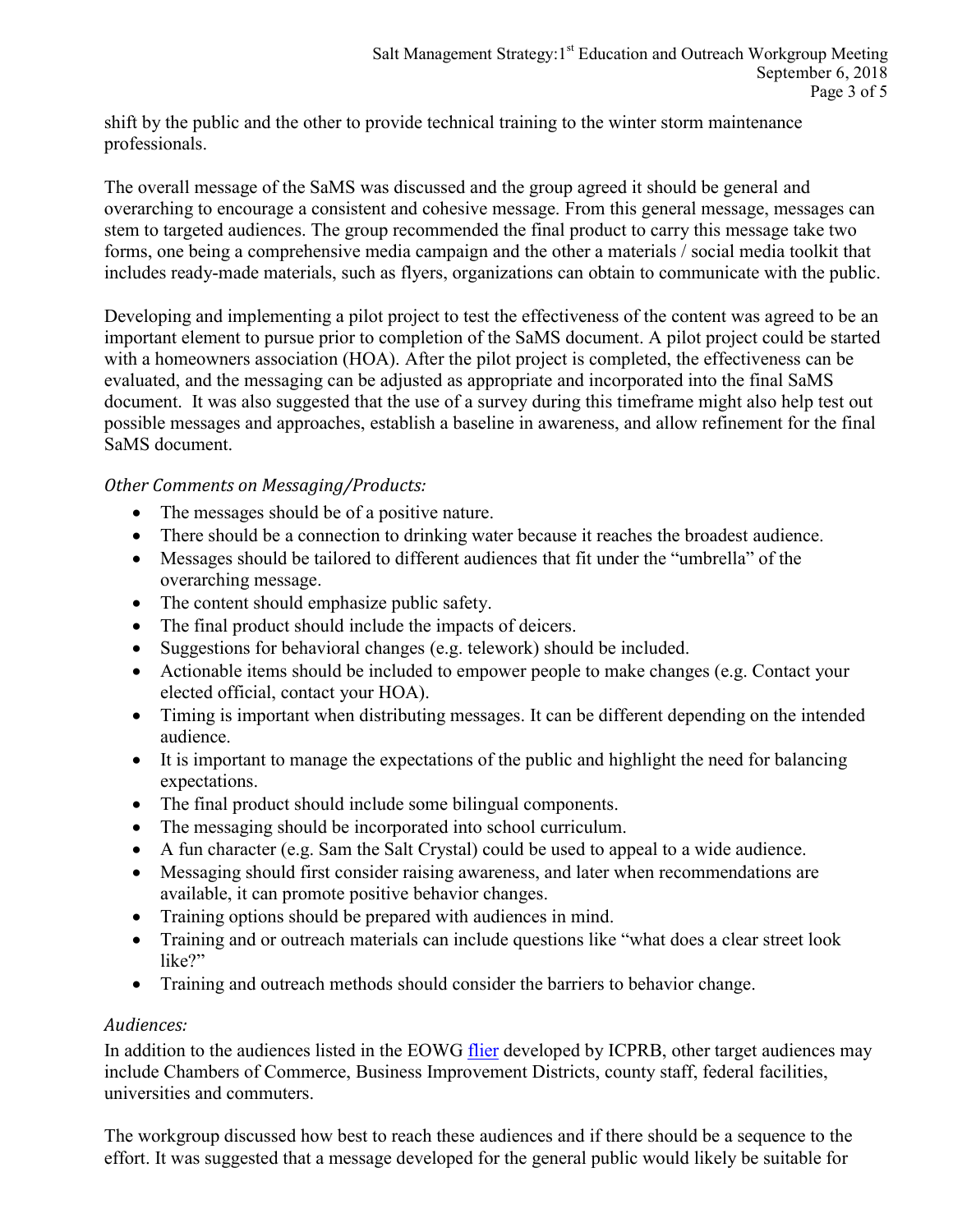other audiences, such as elected officials, who were also identified as a priority targeted audience. In regards to a sequence, one member suggested developing the message for elected officials to give them the tools to speak to constituents about the issues. However, the majority of the group agreed that the initial target audience should be the general public to develop a grassroots support of the issue, followed by elected officials as a secondary audience. It was commented by some members that the effort should address the expectations of the general public, which have increased over recent years and drives the level of response provided by other audiences, such as winter storm professionals.

Discussion followed on how best to message and reach elected officials. Members identified a variety of ways to communicate the message to local elected officials, such as through locality staff, get time on the meeting agenda of an association (i.e. Council of Mayors, VA Association of Counties, Northern Virginia Regional Commission, Metropolitan Washington Commission of Governments, water purveyors, etc.) and a news item of a monthly newsletter. One member recommended briefing elected officials prior to any outreach campaign that is planned to occur in their jurisdiction.

#### *Ideas for Outreach:*

- Newsletters sent by elected officials
- County websites
- Social media
- Radio
- A resolution, presentation for elected officials
- Insert in quarterly water bill from utilities
- Northern Virginia Soil and Water Conservation District [Green Breakfasts](https://www.fairfaxcounty.gov/soil-water-conservation/green-breakfast-0)

#### *Measures of Effectiveness:*

The group agreed that it was important to establish methods to measure program effectiveness. Suggestions included researching what other states used for proof of concept and developing a pre- and post- survey for the general public aimed to identify the effectiveness of an outreach campaign.

#### **Available Resources:**

#### *Funding:*

The Water Research Foundation was identified as a possible source of funding to assist with development of tools and campaigns.

#### *Member Resources:*

- Graphic designers
- [Fairfax Water comic](https://www.fairfaxwater.org/comics) artist
- Including the survey or messaging as an insert in the quarterly water bills from the water utilities. Several months lead-time will be needed for this option.
- Arlington County Department of Environmental Services offered general public relations resources
- Northern Virginia Regional Commission's and Metropolitan Washington Council of Governments' local government and general public education and outreach programs
- Northern Virginia Trout Unlimited, Clean Water Action, and the Izaak Walton League can help spread messaging
- Clean Water Action can provide A/B message testing (comparing the effectiveness of two different messages) and graphic design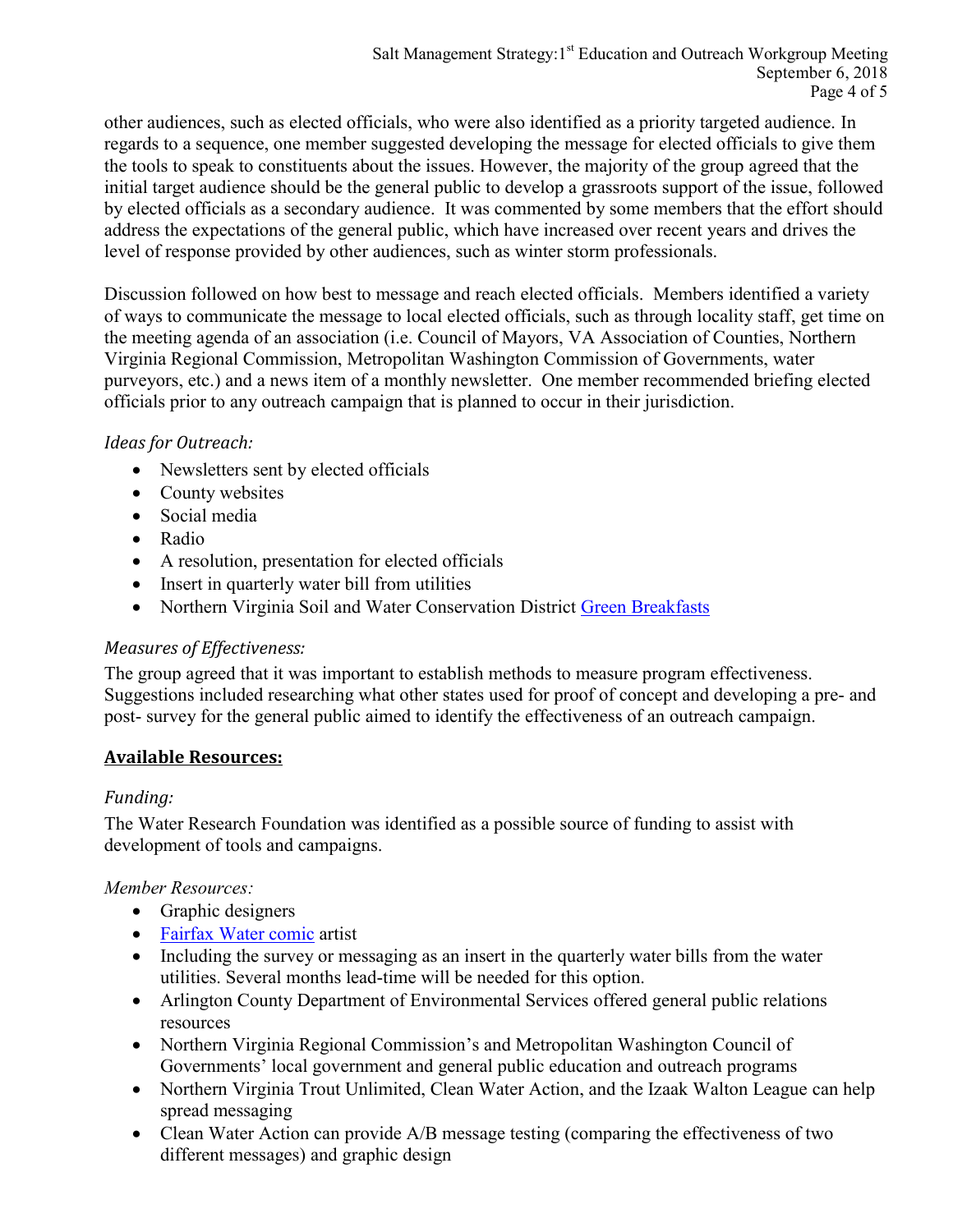- Connections to universities
- Fairfax County can push out any messages through the Office of Public Affairs and can use Channel 16 to develop a video<sup>1</sup>

#### **Meeting Wrap-up:**

The 2.5-hour timeframe worked well for the meeting.

A summary of the outcome of the meeting will be listed in the beginning for quick reference. Notes for other SaMS workgroups can also be listed at the beginning of the meeting summary for quick, easy access, including opportunities for overlap among the workgroups.

Handouts from the meeting are available on the SaMS Meeting Materials [website.](https://www.deq.virginia.gov/SaMS/MeetingMaterials.aspx)

All information, questions, additional resources, etc. should be emailed to Sarah Sivers (sarah.sivers@deq.virginia.gov) and Will Isenberg (william.isenberg@deq.virginia.gov) to reduce email traffic among EOWG members.

\*\*\*

Meeting notes were prepared and submitted by the Interstate Commission on the Potomac River Basin.

## **Additional Feedback Contributed to the Follow Up Survey:**

A survey was shared with workgroup members following the meeting to capture any additional thoughts members may have had following the meeting. Feedback is arranged below based on the sections of the agenda. Only sections where additional thoughts were provided are included:

#### **Purpose and Scope**

"*Should local weather forecast professionals be informed of this effort to increase communication out to general public?"*

#### **Content Development**

 $\overline{a}$ 

*"Question 6* [of the meeting handout] *asks if we need to identify the impacts and benefits of winter salt application. I think that this report should include a 'Citizens' component which will be the main message we want to get out to the "general public". The Twin Lakes' management plan has a 'Citizens' section."*

#### **Additional Thoughts (not a part of the agenda):**

"*Would like to see a representative of Fairfax County's Office of Public Affairs (OPA) participate in the committee since they administer the messaging program for the county. Could save us time.*"

 DEQ shared this with Fairfax County SAC members and received this reply: "*Thank you for the letting us know that about the comment regarding Fairfax County's OPA involvement with SaMS. We work very closely with our PIO and he is aware of this workgroup, I am more than happy to ask him to attend a meeting once we have content available. Until then, I* 

<sup>&</sup>lt;sup>1</sup> Provided during the review period for these notes.